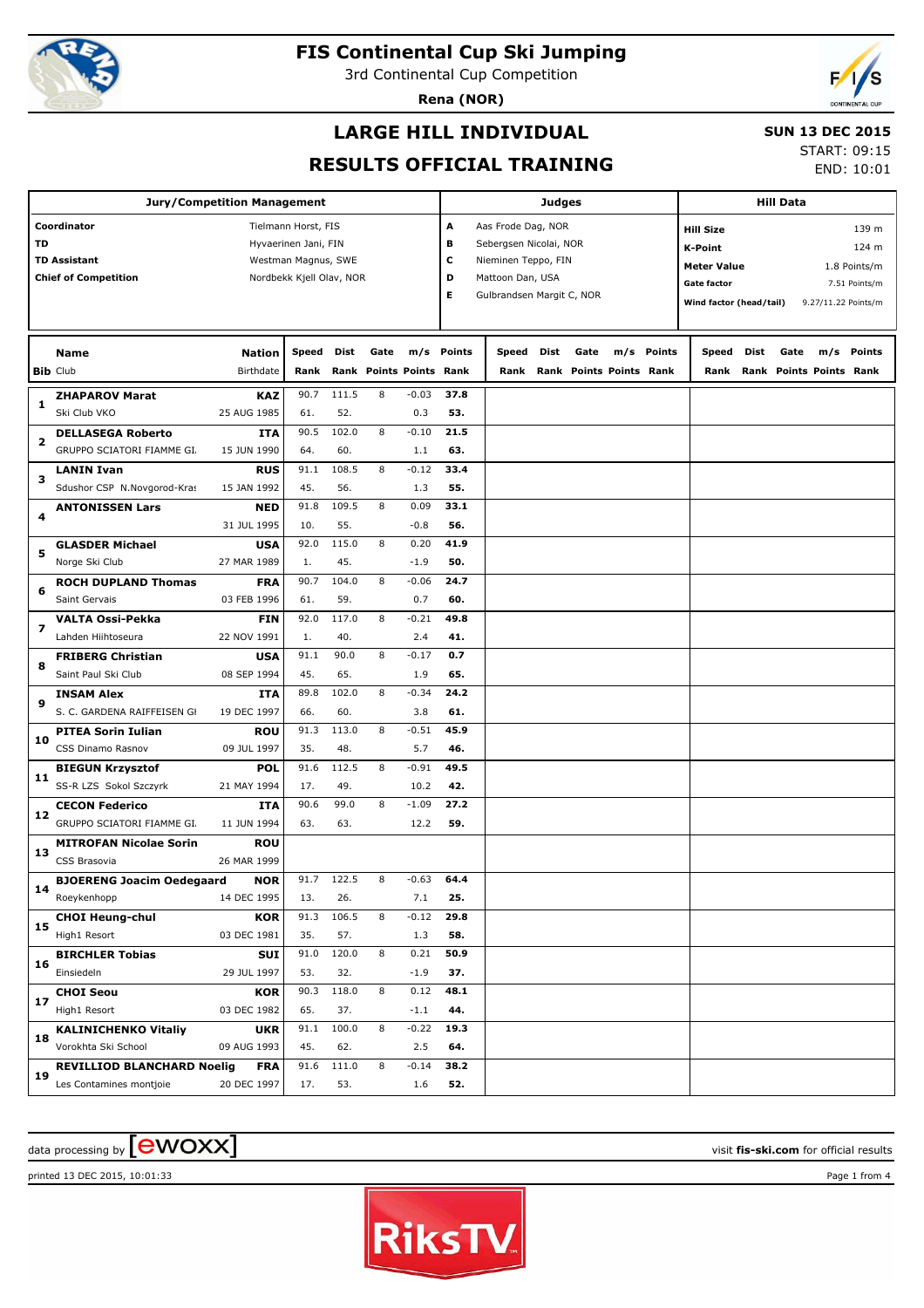

3rd Continental Cup Competition

**Rena (NOR)**



#### **LARGE HILL INDIVIDUAL**

#### **SUN 13 DEC 2015**

# **RESULTS OFFICIAL TRAINING**

START: 09:15  $END: 10:01$ 

|    |                                  |               |       |       |                         |         |            |       |      |                              |            |            |      |                              | END: 10:01 |
|----|----------------------------------|---------------|-------|-------|-------------------------|---------|------------|-------|------|------------------------------|------------|------------|------|------------------------------|------------|
|    | Name                             | <b>Nation</b> | Speed | Dist  | Gate                    |         | m/s Points | Speed | Dist | Gate                         | m/s Points | Speed Dist | Gate | m/s                          | Points     |
|    | <b>Bib Club</b>                  | Birthdate     | Rank  |       | Rank Points Points Rank |         |            |       |      | Rank Rank Points Points Rank |            |            |      | Rank Rank Points Points Rank |            |
|    | <b>JELAR Ziga</b>                | <b>SLO</b>    | 90.9  | 118.0 | 8                       | $-0.06$ | 49.9       |       |      |                              |            |            |      |                              |            |
| 20 | Sk Triglav kranj                 | 22 OCT 1997   | 57.   | 37.   |                         | 0.7     | 40.        |       |      |                              |            |            |      |                              |            |
|    | <b>EGLOFF Luca</b>               | <b>SUI</b>    | 91.8  | 116.0 | 8                       | $-0.11$ | 46.8       |       |      |                              |            |            |      |                              |            |
| 21 | Grabserberg                      | 06 JUN 1995   | 10.   | 43.   |                         | 1.2     | 45.        |       |      |                              |            |            |      |                              |            |
|    | <b>BIELA Stanislaw</b>           | <b>POL</b>    | 91.6  | 120.0 | 8                       | $-0.70$ | 60.7       |       |      |                              |            |            |      |                              |            |
| 22 | UKS SOLTYSIANIE STARE BYST       | 02 APR 1994   | 17.   | 32.   |                         | 7.9     | 32.        |       |      |                              |            |            |      |                              |            |
|    | <b>HUBER Stefan</b>              | AUT           | 90.9  | 119.0 | 8                       | $-0.42$ | 55.7       |       |      |                              |            |            |      |                              |            |
| 23 | SC Seekirchen-Salzburg           | 08 MAR 1994   | 57.   | 34.   |                         | 4.7     | 36.        |       |      |                              |            |            |      |                              |            |
|    | <b>JUSTIN Rok</b>                | SLO           | 91.2  | 117.0 | 8                       | $-0.09$ | 48.4       |       |      |                              |            |            |      |                              |            |
| 24 | SSD Stol Zirovnica               | 06 APR 1993   | 40.   | 40.   |                         | 1.0     | 43.        |       |      |                              |            |            |      |                              |            |
|    | <b>TAEHKAEVUORI Frans</b>        | FIN           | 92.0  | 115.5 | 8                       | 0.14    | 43.4       |       |      |                              |            |            |      |                              |            |
| 25 | Lahden Hiihtoseura               | 01 JAN 1992   | 1.    | 44.   |                         | $-1.3$  | 48.        |       |      |                              |            |            |      |                              |            |
|    |                                  |               |       |       |                         |         |            |       |      |                              |            |            |      |                              |            |
| 26 | <b>NOUSIAINEN Eetu</b>           | <b>FIN</b>    | 91.5  | 112.0 | 8                       | $-0.51$ | 44.1       |       |      |                              |            |            |      |                              |            |
|    | Puijo Ski club                   | 29 APR 1997   | 26.   | 50.   |                         | 5.7     | 47.        |       |      |                              |            |            |      |                              |            |
| 27 | <b>ALEXANDER Nicholas</b>        | <b>USA</b>    | 91.6  | 121.0 | 8                       | $-0.58$ | 61.1       |       |      |                              |            |            |      |                              |            |
|    | Lebanon Outing Club              | 24 AUG 1988   | 17.   | 30.   |                         | 6.5     | 31.        |       |      |                              |            |            |      |                              |            |
| 28 | <b>TKACHENKO Sergey</b>          | <b>KAZ</b>    | 91.2  | 99.0  | 8                       | $-0.64$ | 22.2       |       |      |                              |            |            |      |                              |            |
|    | Almaty Skiclub                   | 08 JUN 1999   | 40.   | 63.   |                         | 7.2     | 62.        |       |      |                              |            |            |      |                              |            |
| 29 | <b>TROFIMOV Roman Sergeevich</b> | <b>RUS</b>    | 91.1  | 128.5 | 8                       | $-0.55$ | 74.3       |       |      |                              |            |            |      |                              |            |
|    | Sdushor CSP N. Novgorod          | 19 NOV 1989   | 45.   | 12.   |                         | 6.2     | 8.         |       |      |                              |            |            |      |                              |            |
| 30 | <b>KIM Hyun-ki</b>               | <b>KOR</b>    | 91.0  | 111.0 | 8                       | $-0.24$ | 39.3       |       |      |                              |            |            |      |                              |            |
|    | High1 Resort                     | 09 FEB 1983   | 53.   | 53.   |                         | 2.7     | 51.        |       |      |                              |            |            |      |                              |            |
| 31 | <b>PASICHNYK Stepan</b>          | <b>UKR</b>    | 91.6  | 87.0  | 8                       | 0.31    | 0.0        |       |      |                              |            |            |      |                              |            |
|    | Kremenets ski school             | 09 JAN 1998   | 17.   | 66.   |                         | $-2.9$  | 66.        |       |      |                              |            |            |      |                              |            |
| 32 | <b>SARDYKO Alexander</b>         | <b>RUS</b>    | 91.1  | 128.0 | 8                       | 0.51    | 62.5       |       |      |                              |            |            |      |                              |            |
|    | Sdushor CSP N.Novgorod-Kras      | 08 MAY 1990   | 45.   | 15.   |                         | $-4.7$  | 28.        |       |      |                              |            |            |      |                              |            |
| 33 | <b>BRASME Paul</b>               | <b>FRA</b>    | 91.4  | 115.0 | 8                       | 0.15    | 42.4       |       |      |                              |            |            |      |                              |            |
|    | <b>U.S VENTRON</b>               | 03 AUG 1997   | 33.   | 45.   |                         | $-1.4$  | 49.        |       |      |                              |            |            |      |                              |            |
|    | <b>SINKOVEC Jure</b>             | SLO           | 91.7  | 129.0 | 8                       | $-0.22$ | 71.5       |       |      |                              |            |            |      |                              |            |
| 34 | <b>SSK SAM Ihan</b>              | 03 JUL 1985   | 13.   | 9.    |                         | 2.5     | 12.        |       |      |                              |            |            |      |                              |            |
|    | <b>STURSA Vojtech</b>            | <b>CZE</b>    | 91.1  | 122.0 | 8                       | $-0.51$ | 62.1       |       |      |                              |            |            |      |                              |            |
| 35 | Dukla Liberec                    | 03 AUG 1995   | 45.   | 27.   |                         | 5.7     | 29.        |       |      |                              |            |            |      |                              |            |
|    | <b>AIGNER Clemens</b>            | AUT           | 91.3  | 118.5 | 8                       | $-0.03$ | 50.4       |       |      |                              |            |            |      |                              |            |
| 36 | SV Innsbruck-Bergisel-Tirol      | 02 FEB 1993   | 35.   | 36.   |                         | 0.3     | 39.        |       |      |                              |            |            |      |                              |            |
|    | <b>HVALA Jaka</b>                | SLO           | 91.4  | 129.0 | 8                       | 0.08    | 68.3       |       |      |                              |            |            |      |                              |            |
| 37 | Ssk Ponikve                      | 15 JUL 1993   | 33.   | 9.    |                         | $-0.7$  | 15.        |       |      |                              |            |            |      |                              |            |
|    | <b>ZOGRAFSKI Vladimir</b>        | <b>BUL</b>    | 91.5  | 128.5 | 8                       | 0.21    | 66.2       |       |      |                              |            |            |      |                              |            |
| 38 | <b>NSA</b>                       | 14 JUL 1993   | 26.   | 12.   |                         | $-1.9$  | 19.        |       |      |                              |            |            |      |                              |            |
|    | <b>DIETHART Thomas</b>           | <b>AUT</b>    | 91.1  | 112.0 | 8                       | 0.22    | 36.4       |       |      |                              |            |            |      |                              |            |
| 39 | UVB Hinzenbach-Oberoesterrei     | 25 FEB 1992   | 45.   | 50.   |                         | $-2.0$  | 54.        |       |      |                              |            |            |      |                              |            |
|    | <b>TOROK Eduard</b>              | <b>ROU</b>    | 91.0  | 106.5 | 8                       | $-0.25$ | 31.3       |       |      |                              |            |            |      |                              |            |
| 40 | CSS Dinamo Rasnov                | 02 MAY 1997   | 53.   | 57.   |                         | 2.8     | 57.        |       |      |                              |            |            |      |                              |            |
|    | <b>TOLLINGER Elias</b>           | <b>AUT</b>    | 91.9  | 119.0 | 8                       | $-0.45$ | 56.0       |       |      |                              |            |            |      |                              |            |
| 41 | SV Innsbruck-Bergisel-Tirol      | 25 MAR 1995   | 8.    | 34.   |                         | 5.0     | 35.        |       |      |                              |            |            |      |                              |            |
|    | <b>ZNISZCZOL Aleksander</b>      | <b>POL</b>    | 91.5  | 114.5 | 8                       | $-0.68$ | 50.5       |       |      |                              |            |            |      |                              |            |
| 42 | WSS Wisla                        | 08 MAR 1994   | 26.   | 47.   |                         | 7.6     | 38.        |       |      |                              |            |            |      |                              |            |
|    | <b>KAELIN Pascal</b>             | <b>SUI</b>    | 91.6  | 124.0 | 8                       | $-0.18$ | 62.0       |       |      |                              |            |            |      |                              |            |
| 43 | Einsiedeln                       | 11 JAN 1993   | 17.   | 23.   |                         | 2.0     | 30.        |       |      |                              |            |            |      |                              |            |
|    |                                  |               |       |       |                         |         |            |       |      |                              |            |            |      |                              |            |

 $\frac{1}{2}$  data processing by  $\boxed{\text{ewOX}}$ 



printed 13 DEC 2015, 10:01:33 Page 2 from 4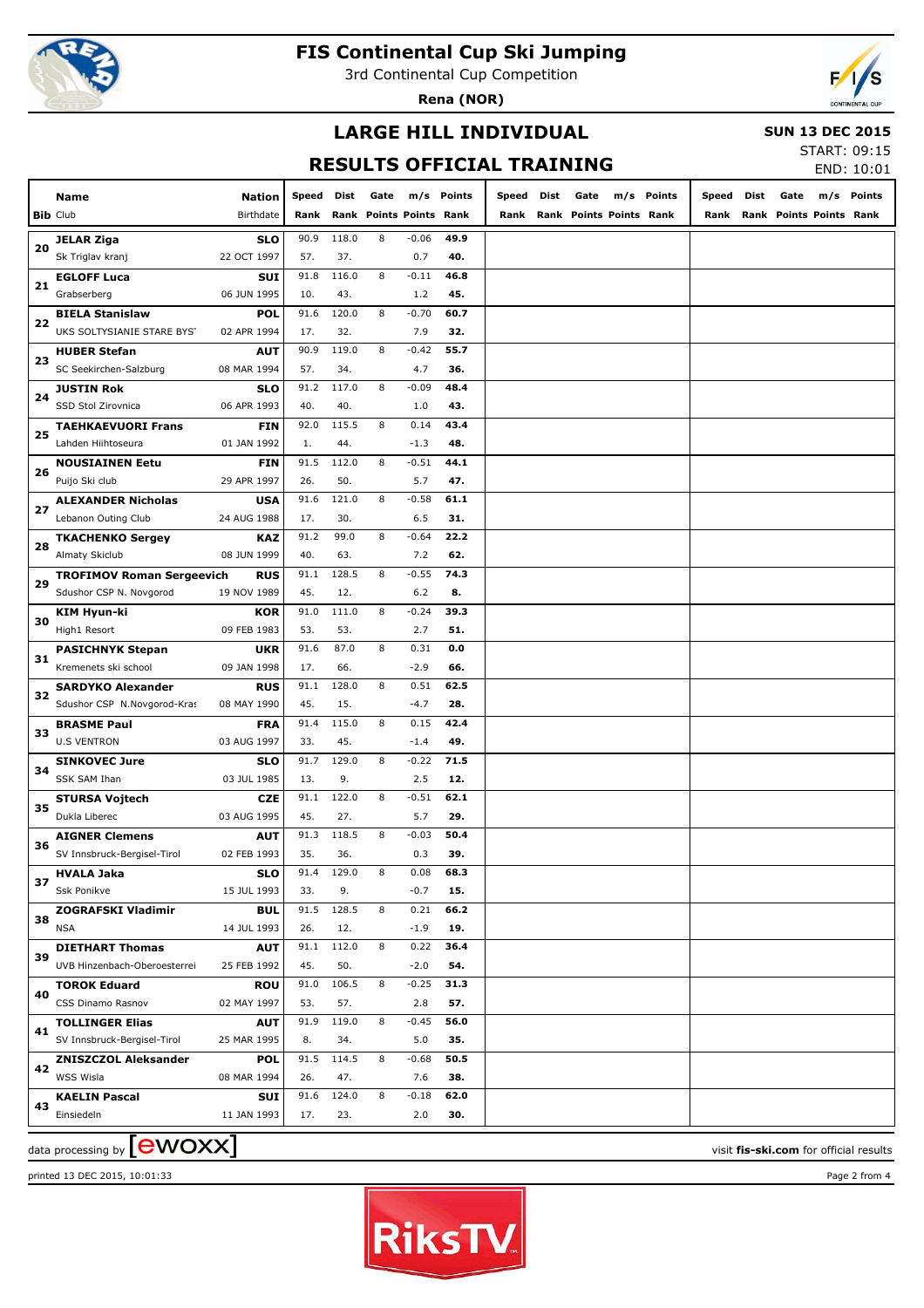

3rd Continental Cup Competition

**Rena (NOR)**



#### **LARGE HILL INDIVIDUAL**

 **SUN 13 DEC 2015**

# **RESULTS OFFICIAL TRAINING**

| START: 09:15 |            |
|--------------|------------|
|              | END: 10:01 |

|    |                                                  |               |       |       |                         |                |             |       |      |                                |            |       |      |                                | LIVD. IV.VI |
|----|--------------------------------------------------|---------------|-------|-------|-------------------------|----------------|-------------|-------|------|--------------------------------|------------|-------|------|--------------------------------|-------------|
|    | Name                                             | <b>Nation</b> | Speed | Dist  | Gate                    |                | m/s Points  | Speed | Dist | Gate                           | m/s Points | Speed | Dist | Gate                           | m/s Points  |
|    | <b>Bib Club</b>                                  | Birthdate     | Rank  |       | Rank Points Points Rank |                |             | Rank  |      | <b>Rank Points Points Rank</b> |            | Rank  |      | <b>Rank Points Points Rank</b> |             |
|    |                                                  | <b>GER</b>    | 91.5  | 126.5 | 8                       | $-0.03$        | 64.8        |       |      |                                |            |       |      |                                |             |
| 44 | <b>WINTER Paul</b><br>SC Willingen               | 05 OCT 1997   | 26.   | 17.   |                         | 0.3            | 22.         |       |      |                                |            |       |      |                                |             |
|    | <b>WOLNY Jakub</b>                               | <b>POL</b>    | 91.3  | 124.0 | 8                       | 0.02           | 59.8        |       |      |                                |            |       |      |                                |             |
| 45 | Lks Klimczok bystra                              | 15 MAY 1995   | 35.   | 23.   |                         | $-0.2$         | 34.         |       |      |                                |            |       |      |                                |             |
|    | <b>NAGLIC Tomaz</b>                              | <b>SLO</b>    | 91.7  | 133.0 | 8                       | 0.02           | 76.0        |       |      |                                |            |       |      |                                |             |
| 46 | SSK Alpina Ziri                                  | 18 JUL 1989   | 13.   | 2.    |                         | $-0.2$         | 4.          |       |      |                                |            |       |      |                                |             |
|    | <b>SJOEEN Phillip</b>                            | <b>NOR</b>    | 91.6  | 130.0 | 8                       | 0.26           | 68.4        |       |      |                                |            |       |      |                                |             |
| 47 | Bekkelaget SK                                    | 24 DEC 1995   | 17.   | 4.    |                         | $-2.4$         | 14.         |       |      |                                |            |       |      |                                |             |
|    | <b>KLUSEK Bartlomiej</b>                         | <b>POL</b>    | 91.6  | 121.5 | 8                       | $-0.44$        | 60.4        |       |      |                                |            |       |      |                                |             |
| 48 | LKS Klmczok Bystra                               | 15 JAN 1993   | 17.   | 29.   |                         | 4.9            | 33.         |       |      |                                |            |       |      |                                |             |
|    | <b>FUCHS Tim</b>                                 | GER           | 92.0  | 125.5 | 8                       | $-0.84$        | 72.1        |       |      |                                |            |       |      |                                |             |
| 49 | SC Degenfeld                                     | 03 AUG 1997   | 1.    | 20.   |                         | 9.4            | 10.         |       |      |                                |            |       |      |                                |             |
|    | <b>KOZISEK Cestmir</b>                           | CZE           | 91.6  | 132.0 | 8                       | $-0.04$        | 74.8        |       |      |                                |            |       |      |                                |             |
| 50 | LSK Lomnice nad Popelkou                         | 09 NOV 1991   | 17.   | 3.    |                         | 0.4            | 7.          |       |      |                                |            |       |      |                                |             |
|    |                                                  | AUT           | 92.0  | 130.0 | 8                       | 0.53           | 65.9        |       |      |                                |            |       |      |                                |             |
| 51 | <b>ASCHENWALD Philipp</b><br>SC Mayerhofen-Tirol | 12 NOV 1995   | 1.    | 4.    |                         | $-4.9$         | 20.         |       |      |                                |            |       |      |                                |             |
|    |                                                  |               | 91.8  | 128.5 | 8                       |                |             |       |      |                                |            |       |      |                                |             |
| 52 | <b>MIETUS Krzysztof</b>                          | <b>POL</b>    | 10.   | 12.   |                         | $-0.06$<br>0.7 | 68.8<br>13. |       |      |                                |            |       |      |                                |             |
|    | AZS Zakopane                                     | 08 MAR 1991   |       |       |                         |                |             |       |      |                                |            |       |      |                                |             |
| 53 | SIEGEL David                                     | GER           | 92.0  | 126.0 | 8                       | $-0.32$        | 67.2        |       |      |                                |            |       |      |                                |             |
|    | SV Baiersbronn                                   | 28 AUG 1996   | 1.    | 19.   |                         | 3.6            | 16.         |       |      |                                |            |       |      |                                |             |
| 54 | <b>ALTENBURGER Florian</b>                       | <b>AUT</b>    | 91.7  | 137.5 | 8                       | 0.20           | 82.4        |       |      |                                |            |       |      |                                |             |
|    | SC Seekirchen-Salzburg                           | 02 NOV 1993   | 13.   | 1.    |                         | $-1.9$         | 2.          |       |      |                                |            |       |      |                                |             |
| 55 | LINDVIK Marius                                   | <b>NOR</b>    | 90.9  | 117.0 | 7                       | $-1.04$        | 64.7        |       |      |                                |            |       |      |                                |             |
|    | Raelingen Skiklubb                               | 27 JUN 1998   | 57.   | 40.   | 5.6                     | 11.7           | 24.         |       |      |                                |            |       |      |                                |             |
| 56 | <b>VANCURA Tomas</b>                             | CZE           | 91.2  | 120.5 | 7                       | $-0.34$        | 63.1        |       |      |                                |            |       |      |                                |             |
|    | TJ Dukla Liberec                                 | 10 SEP 1996   | 40.   | 31.   | 5.6                     | 3.8            | 26.         |       |      |                                |            |       |      |                                |             |
| 57 | <b>NEUMAYER Michael</b>                          | GER           | 91.9  | 129.5 | 7                       | 0.21           | 73.6        |       |      |                                |            |       |      |                                |             |
|    | SC 1906 Oberstdorf                               | 15 JAN 1979   | 8.    | 8.    | 5.6                     | $-1.9$         | 9.          |       |      |                                |            |       |      |                                |             |
| 58 | <b>POGRAJC Andraz</b>                            | <b>SLO</b>    | 91.5  | 128.0 | 7                       | $-0.22$        | 75.3        |       |      |                                |            |       |      |                                |             |
|    | SK Zagorje                                       | 26 SEP 1991   | 26.   | 15.   | 5.6                     | 2.5            | 6.          |       |      |                                |            |       |      |                                |             |
| 59 | <b>PASCHKE Pius</b>                              | GER           | 91.5  | 130.0 | 7                       | $-0.77$        | 85.0        |       |      |                                |            |       |      |                                |             |
|    | WSV Kiefersfelden                                | 20 MAY 1990   | 26.   | 4.    | 5.6                     | 8.6            | 1.          |       |      |                                |            |       |      |                                |             |
| 60 | <b>GEIGER Karl</b>                               | GER           | 92.0  | 118.0 | 7                       | $-0.70$        | 62.7        |       |      |                                |            |       |      |                                |             |
|    | SC 1906 Oberstdorf                               | 11 FEB 1993   | 1.    | 37.   | 5.6                     | 7.9            | 27.         |       |      |                                |            |       |      |                                |             |
| 61 | <b>EISENBICHLER Markus</b>                       | GER           | 91.1  | 124.5 | 7                       | $-0.06$        | 67.2        |       |      |                                |            |       |      |                                |             |
|    | <b>TSV Siegsdorf</b>                             | 03 APR 1991   | 45.   | 22.   | 5.6                     | 0.7            | 16.         |       |      |                                |            |       |      |                                |             |
| 62 | <b>ROEE Espen</b>                                | <b>NOR</b>    | 90.9  | 130.0 | $7^{\circ}$             | 0.08           | 75.7        |       |      |                                |            |       |      |                                |             |
|    | Tolga IL                                         | 26 JUL 1993   | 57.   | 4.    | 5.6                     | $-0.7$         | 5.          |       |      |                                |            |       |      |                                |             |
| 63 | <b>BOYD-CLOWES Mackenzie</b>                     | <b>CAN</b>    | 91.3  | 122.0 | $7\overline{ }$         | $-0.29$        | 65.3        |       |      |                                |            |       |      |                                |             |
|    | Altius Nordic Ski Club                           | 13 JUL 1991   | 35.   | 27.   | 5.6                     | 3.3            | 21.         |       |      |                                |            |       |      |                                |             |
|    | <b>STEKALA Andrzej</b>                           | <b>POL</b>    | 91.5  | 125.5 | $7\overline{ }$         | $-0.31$        | 71.8        |       |      |                                |            |       |      |                                |             |
| 64 | Azs Zakopane                                     | 30 JUN 1995   | 26.   | 20.   | 5.6                     | 3.5            | 11.         |       |      |                                |            |       |      |                                |             |
|    | <b>BJERKEENGEN Fredrik</b>                       | <b>NOR</b>    | 91.2  | 123.5 | $7\overline{ }$         | $-0.01$        | 64.8        |       |      |                                |            |       |      |                                |             |
| 65 | Kolbukameratene IL                               | 11 NOV 1988   | 40.   | 25.   | 5.6                     | 0.1            | 22.         |       |      |                                |            |       |      |                                |             |
|    | <b>GRANERUD Halvor Egner</b>                     | <b>NOR</b>    | 91.0  | 126.5 | $7^{\circ}$             | 0.33           | 67.0        |       |      |                                |            |       |      |                                |             |
| 66 | Asker Skiklubb                                   | 29 MAY 1996   | 53.   | 17.   | 5.6                     | $-3.1$         | 18.         |       |      |                                |            |       |      |                                |             |
|    | <b>BARTOL Tilen</b>                              | <b>SLO</b>    | 91.2  | 129.0 | $7^{\circ}$             | $-0.42$        | 79.3        |       |      |                                |            |       |      |                                |             |
| 67 | SSK Sam Ihan                                     | 17 APR 1997   | 40.   | 9.    | 5.6                     | 4.7            | 3.          |       |      |                                |            |       |      |                                |             |
|    |                                                  |               |       |       |                         |                |             |       |      |                                |            |       |      |                                |             |

 $\frac{1}{2}$  data processing by  $\boxed{\text{ewOX}}$ 

printed 13 DEC 2015, 10:01:33 Page 3 from 4